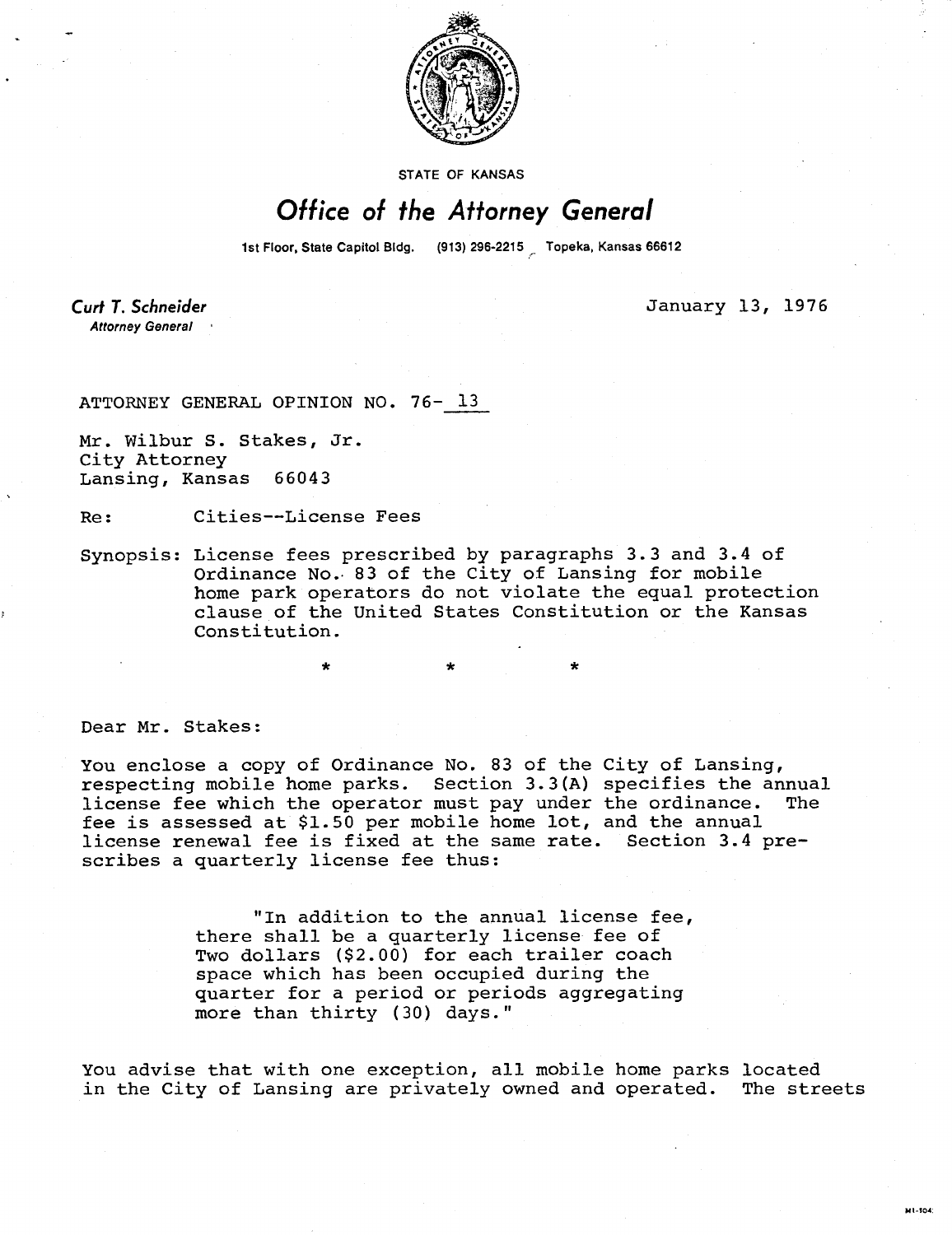Mr. Wilbur S. Stakes, Jr. Page Two January 13, 1976

in these parks are privately owned, are maintained by the operators, and are not dedicated to the city. Accordingly, the city does not maintain these private ways, and the city police department does not patrol them. As a result, the question has arisen whether the annual and quarterly license fees are assessed in violation of the Equal Protection Clause of the Fourteenth Amendment to the United States Constitution, and in violation of the Kansas Constitution.

In Matheny v. City of Hutchinson, 154 Kan.  $682$ , 121 P.2d 227 (1942), the court stated thus:

> "The distinction between occupation tax ordinances and license ordinances is that the occupation tax ordinance is enacted pursuant to the powers given cities to levy taxes, while the license ordinance is enacted pursuant to the police power tax of the city to regulate the operation of business and occupations in the city."

Ordinance No. 83 describes the cost of the license as a license fee, and we have no basis upon which to conclude as a matter of law that the charge is other than just that, a license tax or fee. Ownership of streets in the mobile home parks whose operators are subject to licensing under the ordinance, and responsibility for maintenance and care, are irrelevant to liability for the charge. The fee is and care, are irrelevant to liability for the charge. assessed for a license to conduct a certain business or occupation.

The Kansas Supreme Court has upheld the assessment of a license fee or tax computed on a graduated basis. In Matheny, supra, the court upheld a city license tax on the right to operate vending machines in the city, computed, as to machines requiring more than five cents, at five dollars per machine per year. The court there cited In re Martin, 62 Kan. 638, 64 Pac. 43 (1901), in which it upheld a graduated license tax on merchants, according to the value of their inventory.

In Matheny, supra, the court also referred to City of Leavenworth v. Booth, 15 Kan. 627, 1 P. 291 (1875) in which it stated, considering the validity of an ordinance fixing a license tax on the business of operating an insurance business:

> "In granting licenses the items which may be taken into consideration as elements in fixing the costs of the same, would seem to be about as follows: first, the value of the labor and material in merely allowing and issuing the license; second, the value of the benefit of